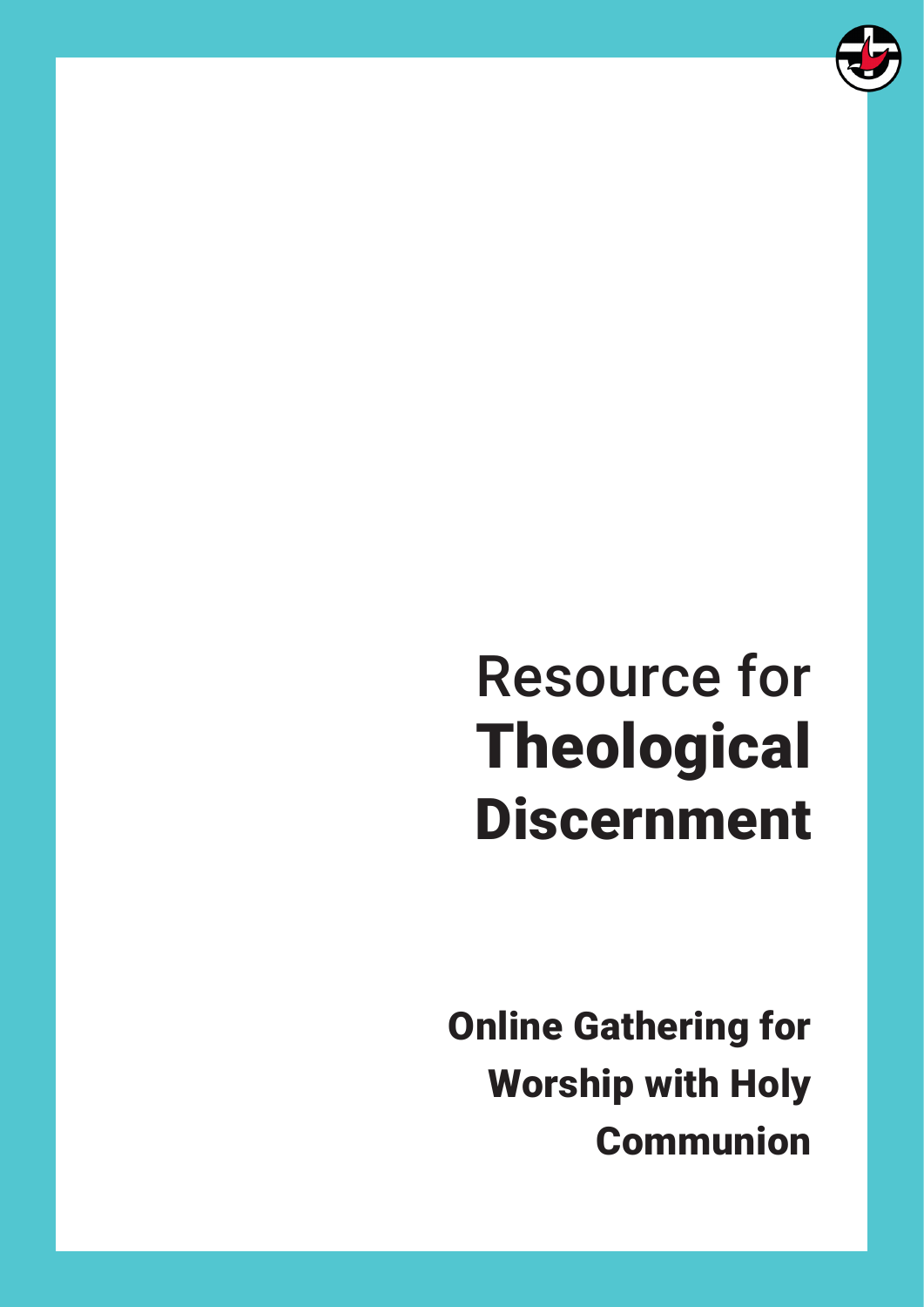

# Resource for Theological Discernment

# **SACRAMENTS**

**The Uniting Church acknowledges that Christ has commanded his Church to proclaim the Gospel both in words and in the two visible acts of Baptism and the Lord's Supper. Christ himself acts in and through everything that the Church does in obedience to his commandment: it is Christ who by the gift of the Spirit confers the forgiveness, the fellowship, the new life and the freedom which the proclamation and actions promise; and it is Christ who awakens, purifies and advances in people the faith and hope in which alone such benefits can be accepted.** 

#### **HOLY COMMUNION**

**The Uniting Church acknowledges that the continuing presence of Christ with his people is signified and sealed by Christ in the Lord's Supper or the Holy Communion, constantly repeated in the life of the Church. In this sacrament of his broken body and outpoured blood the risen Lord feeds his baptized people on their way to the final inheritance of the Kingdom. Thus the people of God, through faith and the gift and power of the Holy Spirit, have communion with their Saviour, make their sacrifice of praise and thanksgiving, proclaim the Lord's death, grow together into Christ, are strengthened for their participation in the mission of Christ in the world, and rejoice in the foretaste of the Kingdom which Christ will bring to consummation.** 

**The Basis of Union (1992 Edition), Paragraphs 6 and 8**

#### **Introduction**

During the current period of isolation resulting from the COVID-19 outbreak, congregations and faith communities have been using and experimenting with a variety of ways in which communities may continue to be nourished and their worship, witness and service may be maintained. A question which has naturally been raised regularly in discussions regards the provision of the sacrament of Holy Communion.

---------------------------------------------------------------------------------------------------------------------------------

This paper is designed as a resource for Theological Discernment for Ministers and Church Councils who are considering Online Gatherings for Worship with Holy Communion. It is not a comprehensive theological treatise on the issue of Holy Communion, but rather highlights some of the key points which will enable Ministers or Church Councils to grapple with the theological, pastoral and practical considerations necessary to make a decision regarding whether or not to offer such services.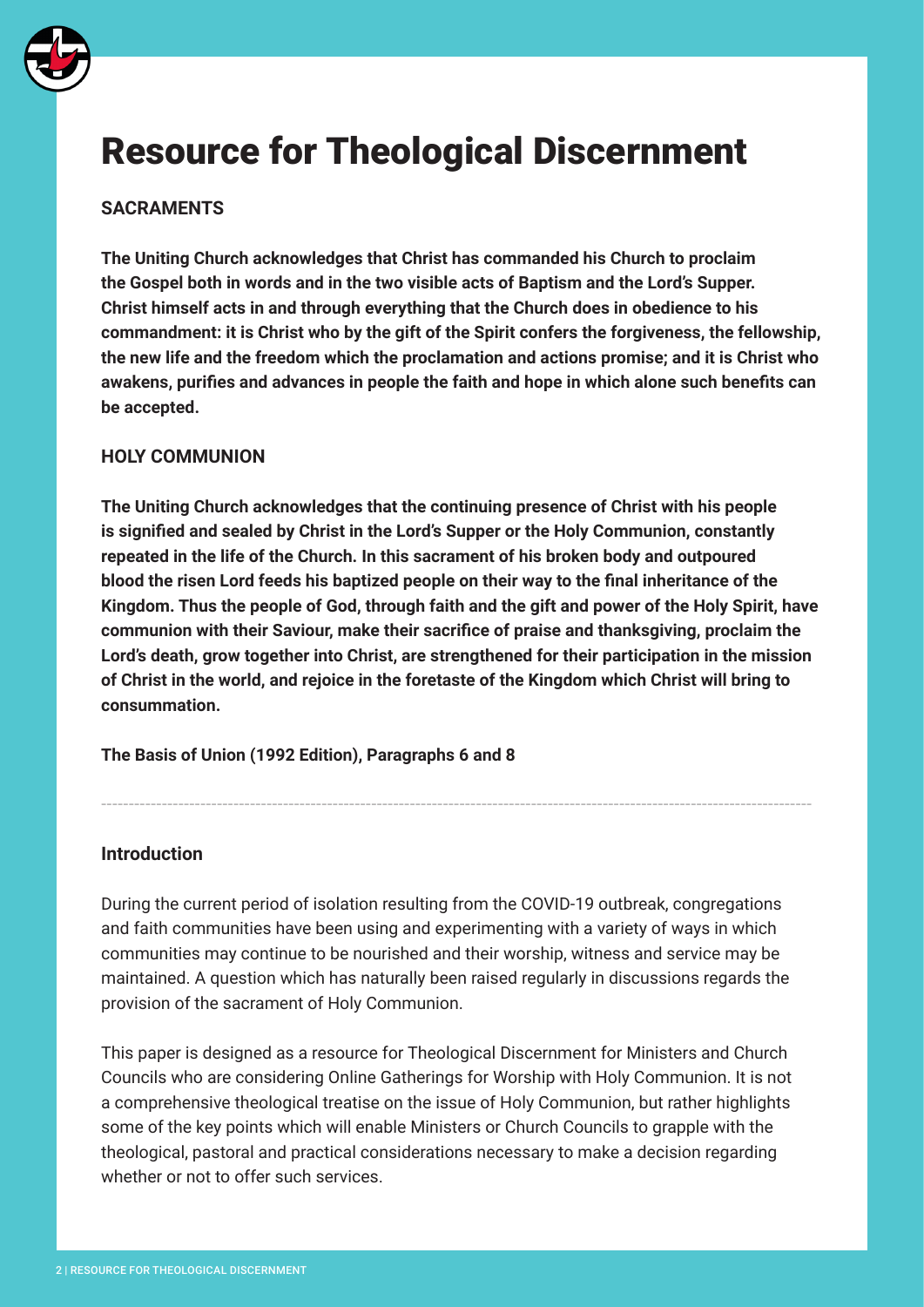

Should Ministers and Church Councils decide that they wish to offer services of Online Gathering for Worship with Holy Communion, there are a set of [Guidelines](https://drive.google.com/file/d/1WybOWJYkOelDSEhMjIs0LFN3WchrlB_C/view?usp=sharing) which have been prepared by the Assembly to enable this offering.

#### **Alternatives to Communion in the current circumstances**

In the current situations there are at least three potential options for communities of faith in addressing this issue. The first two options are readily available to congregations within our current liturgical guidelines and understanding of the Sacraments.

Firstly, congregations might be encouraged to simply wait out the current period without a celebration of Communion during this period. It can be noted that the expectation of frequent celebrations of Holy Communion is relatively new in our tradition. There are plenty of precedents for congregations having long periods of time between sacramental celebrations – from the Quarterly Communion, to the "Bush Christening". Some thought might be given to encouraging congregations to enter into this "fast" creatively, especially in rural areas where broadband access can be problematic.

Importantly, more than simply 'enduring' this period, congregations can be encouraged, especially since this is the liturgical season of Lent, to see this period of 'going without' as a spiritual discipline, a time of 'fasting' which encourages us to hunger for Jesus the Bread of Life, to pray for those who are physically and spiritually hungry and to pray for the body of Christ both local and universal. Such 'fasting' may grow our longing for community both digital and in person when it is allowed, and our desire to gather around the table and have the body and blood of Christ placed in our hands by another person.

Congregations may decide that "We value our communion so much that we will suspend all communion services until we can do it together again. So, by not celebrating an online communion, we don't reduce the significance and importance of communion; quite the opposite, we enhance it."

Naturally, the extent to which this is seen as a helpful and healthful approach may well be shaped by the length of time for which the current restrictions are maintained  $-$  a long enough fast becomes starvation!

A related second option available to congregations, is the use of particular liturgies which do not replace the Sacrament of Holy Communion, but which provide a specific time within worship for the remembrance and celebration of the saving activity of God through Jesus Christ. Such liturgies may recognise and even lament the absence of the Sacrament, but nonetheless remind us that Christ remains present with us, the Spirit connecting the people of God across distance despite our current circumstances, and look forward in anticipation to the time when we will once more be able to celebrate Holy Communion. One such liturgy is the ["Liturgy of Empty Hands](https://ameliakoh-butler.blogspot.com/p/the-sacrament-of-empty-hands.html)" which has been developed by Rev Dr Amelia Koh-Butler and has been adopted by a number of international ecumenical bodies. Another example would be the liturgy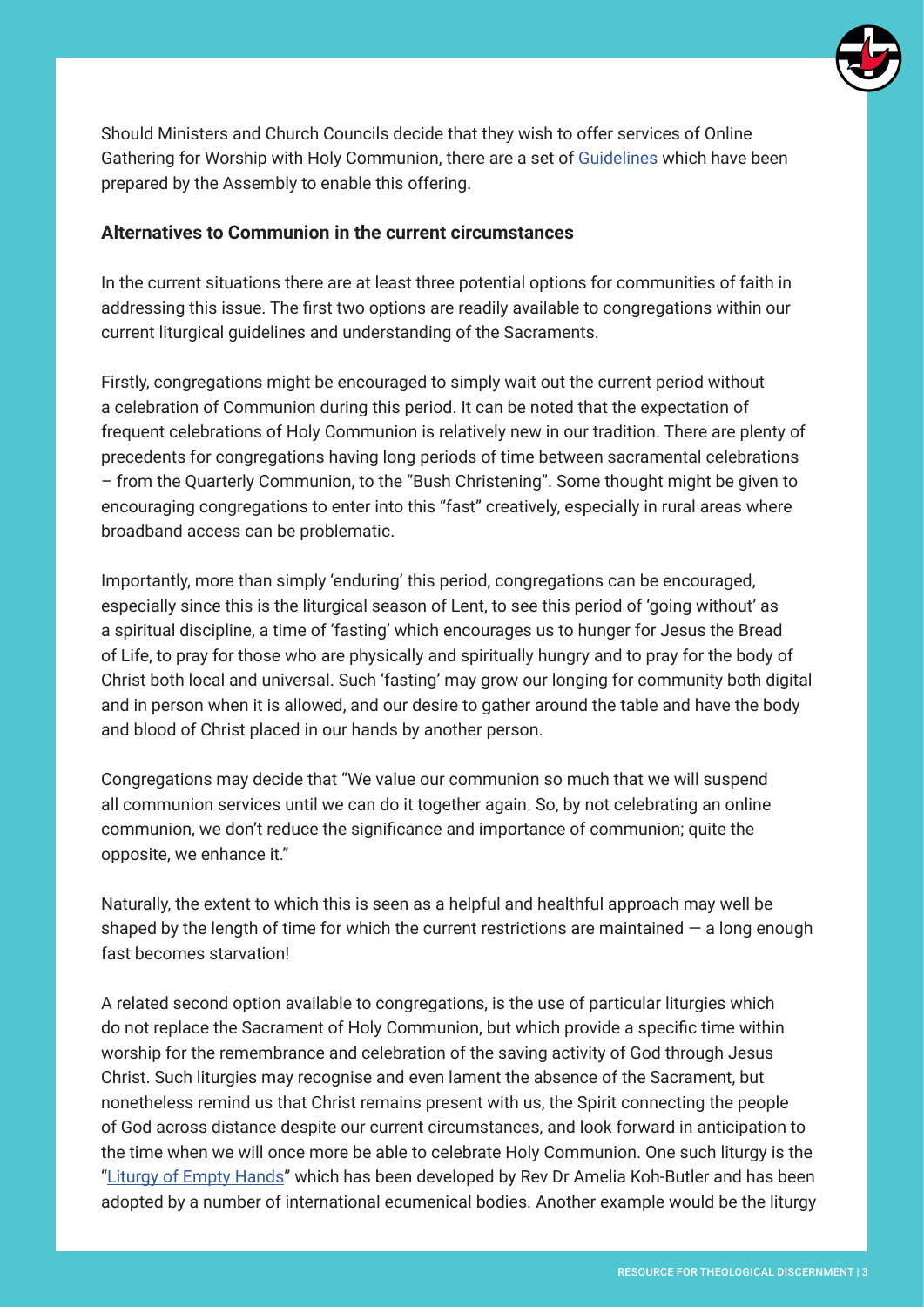

of the ["Love Feast](https://s3.us-east-1.amazonaws.com/gbod-assets/generic/LOVE-FEAST.pdf)" as used by a number of denominations including the United Methodist Church. One creative suggestion would be to celebrate a love feast with the addition of an empty chalice and empty plate as a visual reminder of the elements and the people who are not there.

Despite the very real, imaginative and life-giving possibility of these options for communities of faith, there are still many communities of faith within the Uniting Church who may desire a way of continuing to celebrate the Sacrament of Holy Communion and Ministers and Church Councils will need to make the decision as to whether to offer Online Gatherings for Worship with Holy Communion. The rest of this paper will be focussed on the issues to be considered in making that decision.

### **Central theological questions**

The Methodist Church in the UK, in a paper which decides against giving permission for communion in online contexts, highlights three essential issues  $-$  (1) the gathering of the people of God, (2) the issue of presiding, and (3) the elements ("the body and blood of Christ").

The Presbyterian Church in Canada, in a ruling which allows communion "with the aid of technologically mediated presence", focusses more narrowly on the issue of the presence of the body of Christ in the community of faith, and also makes the point that in the Reformed tradition, "The right and regular celebration of the sacraments is a mark of the church and access to communion is therefore a fundamental aspect of our understanding of the church and its local expression."

The West Ohio Conference of the United Methodist Church, in allowing and providing guidelines for 'online communion', focusses the greatest attention on the pastoral need and the call to provide a response "In Extremis" (that is, in an extraordinary time of great distress and need).

#### **The Gathering of the People of God**

In describing the Sacrament of Holy Communion, the Basis of Union speaks of "the continuing presence of Christ with his people … signified and sealed by Christ in the Lord's Supper or the Holy Communion, constantly repeated in the life of the Church." (Basis of Union Para 8) The Uniting Church affirms the presence of Christ in the gathered community and one of the key issues at hand in this circumstance is whether groups of people joining together in online settings can be seen as authentic gatherings (ekklesia). Many people in this current context will have experienced groups who, having shifted their work online, continue to enjoy rich relationships of working and learning, collaboration, mutual support and care, and service and outreach. It can be noted that the UCA's provision of the approved liturgy for "Communion Beyond the Gathered Congregation" implicitly acknowledges a definition of the community which is at least to some extent extended in time and place.

On the other hand, the theological significance of physical embodiment is a key concept within Christian theology. The central theme of the Incarnation itself shapes our understanding of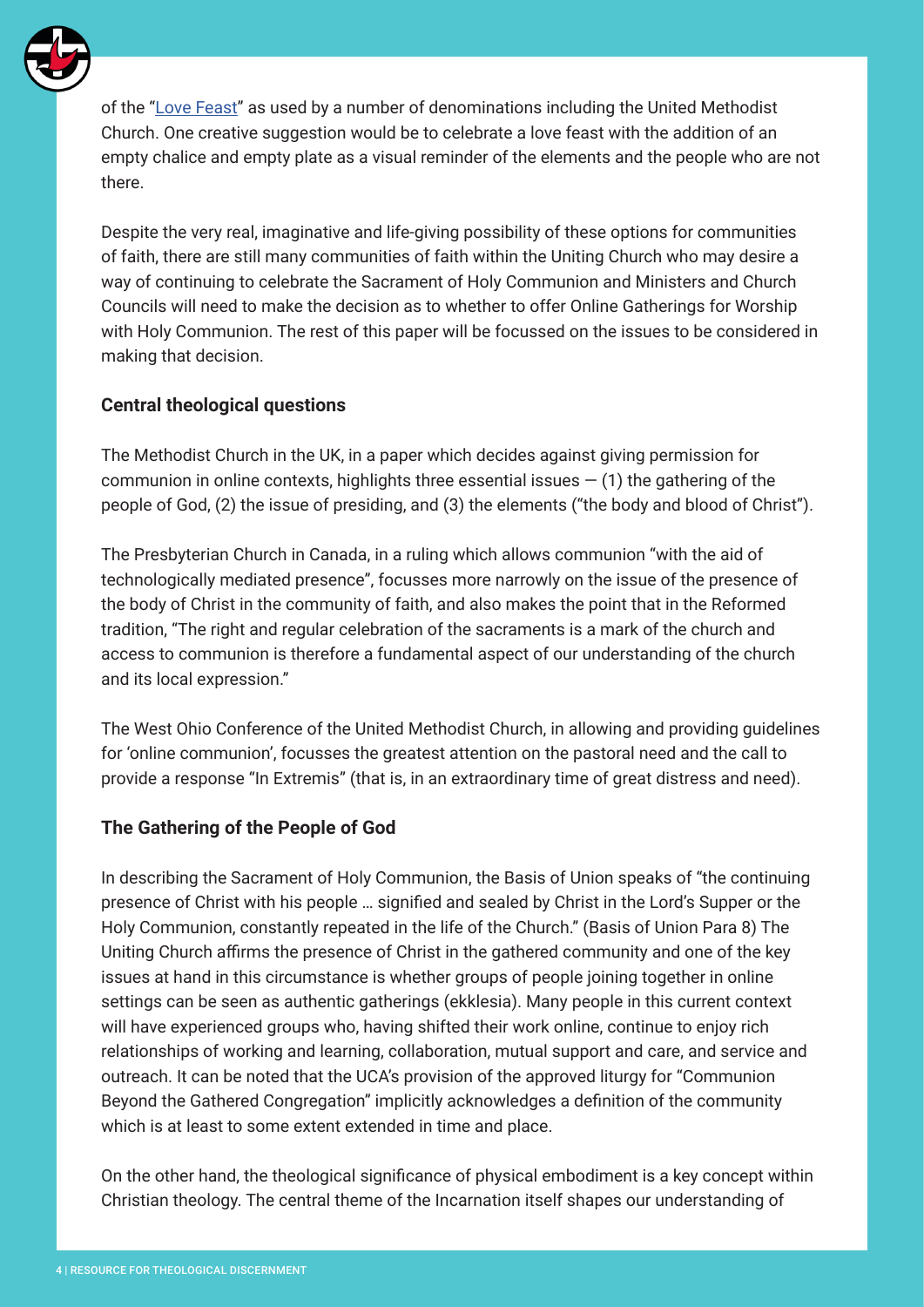

the importance of embodiment in our thinking. Specifically, there is something important captured by the fact that the sacraments are physical ways of encountering God's grace, using water, wine and bread. Moreover, the physical gathering of the people has been an important part of our tradition's understanding of the presence of the body of Christ and the symbolism of the presence of the gathered community may be impaired where the community is only present in non–physical ways. Some may feel that "There is a difference between Community and communion … we can speak of online communities [but] Communion has to do with … a spiritual union… we are bodies, we are also spiritual creatures. There is no spirituality without the body."

# **Presiding at the Lord's Table**

One of the issues highlighted by UK Methodists in making a decision regarding this matter was the place of the Presider at the Sacrament. While clearly electronic means allow for the Presider to lead the congregation verbally, there was concern that three of the four "acts of presidency" would be undertaken by those in remote settings, namely taking the bread and wine and preparing them for use, breaking the bread, and distributing the elements.

On the other hand, the Presider would indeed be able to undertake what the UCA tends to speak of as "the manual acts", but only in a representational and symbolic sense, that is, with the elements present with the Presider. However, it may be noted that there is already a sense in many UCA churches that the manual acts are done only with a symbolic and representational set of elements. For example, in many congregations, the Presider may break a loaf or raise a cup, but then the congregants partake of bread which has been previously sliced and cut up, or individual cups which were previously poured. So, in the case of an online Communion, it does not seem presumptuous to suggest that the manual acts carried out by the Presider on the elements which are with the Presider can symbolically represent the consecration to this task of all the elements present in different places with online participants.

Some traditions, in wrestling with the dilemma posed by the current context have suggested that in line with ancient practice, the 'household' could be seen as the basic "unit of the believing, teaching church" and that celebration of Communion might take place in the household setting presided over by an appropriate member of that household, perhaps a parent. The guidelines provided by the Assembly do not envisage extended permission to preside to those not currently authorized by the Church by their ordination or by the Presbytery as Lay Presiders, but certainly there is a sense of appropriateness in thinking about individual households, led by a Presider remotely, taking part in the Sacrament together.

# **The Body and Blood of Christ**

Another reason for caution concerns the issue of the elements being taken by congregants being separated geographically. In the decision of the UK Methodist church, the unity and integrity of Christ's body was seen as being signified by a single loaf and a common cup, or if this is not practical for a variety of reasons, at least by their proximity together on the table, being taken and prepared together and having the prayer of thanksgiving said over them. The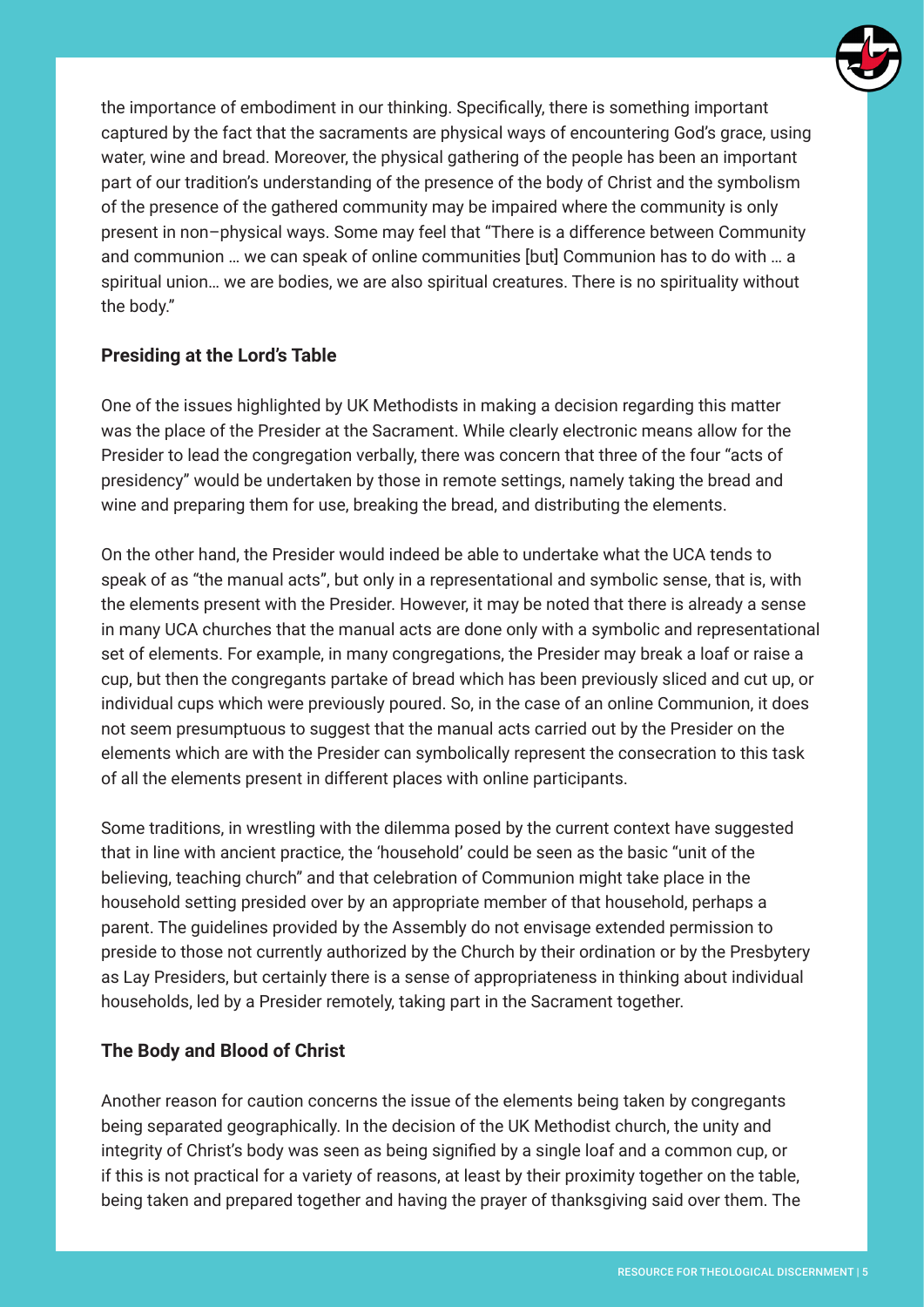

physical remoteness of separate supplies of bread and wine contradicts the unity and integrity of the body and blood of Christ.

On the other hand it may be noted that this physical unity is not seen as being contradicted by the fact that thousands and millions of communities across time and space celebrate Communion together, entirely isolated from one another yet joyfully proclaiming that they are joining together with the faithful of every time and place and even the choirs of angels!

In the words of a Uniting Church theologian, "The UCA does not isolate the bread and wine as the unique location of Christ's presence. Although we affirm Christ's presence in the bread and wine, this affirmation is part of his presence among the people and the actions of the liturgy. Along with other strands of the Reformed tradition, we do not seek to explain that presence with theories of transubstantiation or consubstantiation." Thus, a question for Ministers and Church Councils to consider may be whether in the scenario of Online Gatherings for Worship with Holy Communion, they can comfortably affirm Christ's presence in the bread and wine, among the people and in the actions of the liturgy.

Interestingly, Lutheran theologian Dr Deanna A. Thompson (St. Olaf College, Director of the Lutheran Center for Faith, Values, and Community) in making the case for virtual Communion, makes the point that fundamental to our central understanding of the body of Christ is that it is indeed 'virtual' — Christ is present virtually through the bodies and actions of his followers.

### **The Pastoral Need**

We have already noted above the responses of the Presbyterian Church of Canada, highlighting the importance in the Reformed tradition of maintaining access to Communion and of the West Ohio Conference UMC's response as a pastoral response to a situation of extreme difficulty. Anyone who looks on social media will see that these same concerns are driving many within our Uniting Church to ask questions about how the pastoral need for the sacraments may be met. Clearly this is a live issue within our immediate context!

One UCA Minister in discussions concerning this matter referred to Wesley's discussion of the 'extra-ordinary' and the calling to step outside of the ordinary, responding to the extraordinary circumstances which we encounter from time to time, and went on to make the strong statement, "The Church must provide for the celebration of the sacrament to its people……it cannot deny that sacrament to them unless it simply cannot do otherwise…."

The words of Brazilian theologian and liturgist Cláudio Carvalhaes (Associate Professor of Worship, Union Seminary) also seem particularly apposite. "One thing for me is clear: if we call the sacraments the gifts of God to the world, and some will call them even means of grace, we cannot say "nope you can't have it now." Be it for whatever good and sound theological reason you might have. During a crisis, we are not supposed to protect tradition but to bless the people."